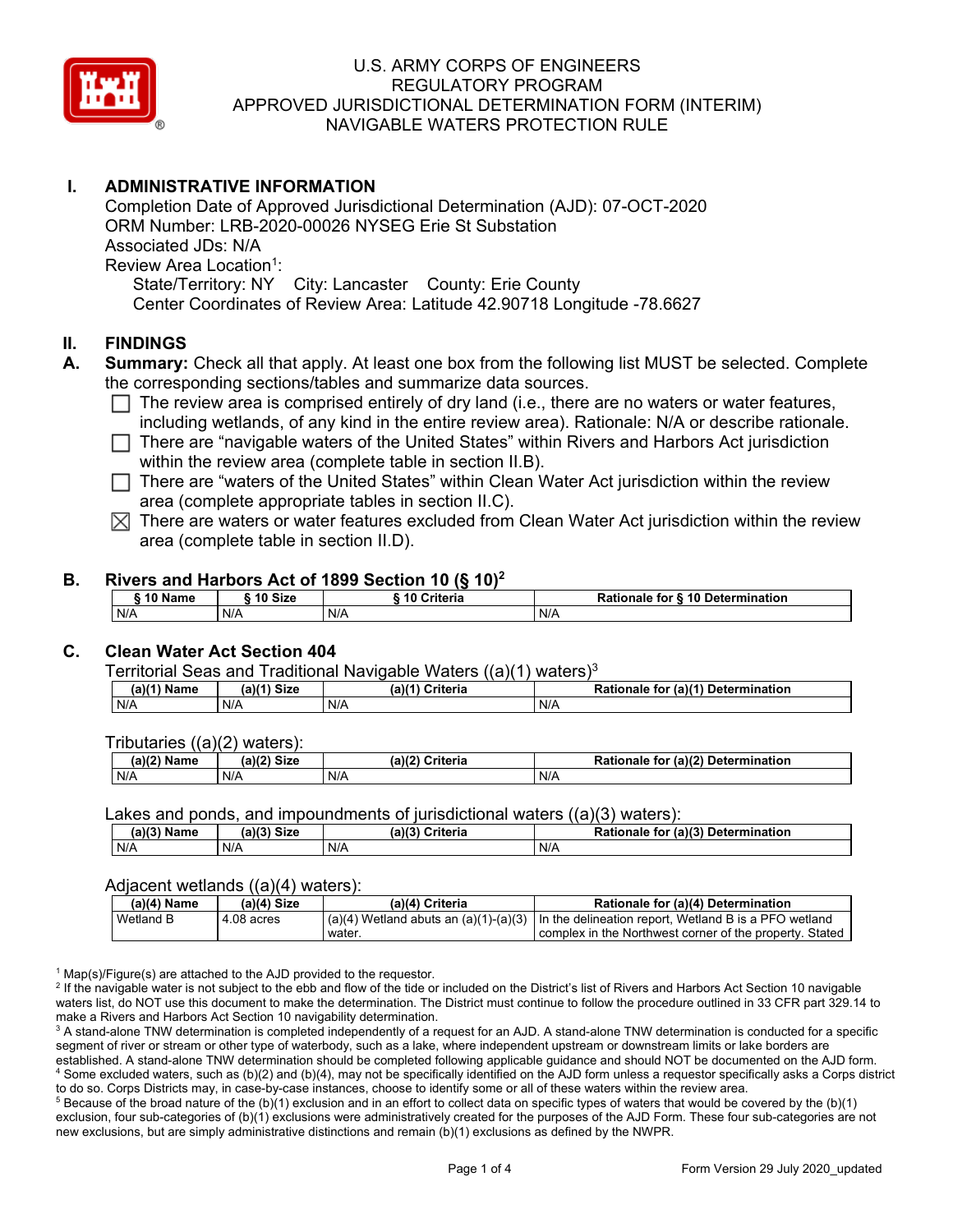

| by the delineator, Wetland B continues offsite and   |
|------------------------------------------------------|
| directly abuts a perennial tributary to Plum Bottom  |
| Creek. During the August 2019 site visit, water was  |
| observed flowing within the tributary and stream was |
| observed flowing to the west then northwest towards  |
| Wetland B. Water from Wetland B makes its way to     |
| Lake Erie, a Section 10 waterway.                    |

## **D. Excluded Waters or Features**

#### Excluded waters  $((b)(1) - (b)(12))^{4}$

| $\frac{1}{2}$<br><b>Exclusion Name</b> | <b>Exclusion Size</b> | (2)<br>Exclusion <sup>5</sup>                                                                                                                                                   | <b>Rationale for Exclusion Determination</b>                                                                                                                                                                                                                                                                                                                                                                                                                                                                                                                                                                                                                                                                                                                                                                                                                                                                                                                                                                                                                                                                                                                                                                 |
|----------------------------------------|-----------------------|---------------------------------------------------------------------------------------------------------------------------------------------------------------------------------|--------------------------------------------------------------------------------------------------------------------------------------------------------------------------------------------------------------------------------------------------------------------------------------------------------------------------------------------------------------------------------------------------------------------------------------------------------------------------------------------------------------------------------------------------------------------------------------------------------------------------------------------------------------------------------------------------------------------------------------------------------------------------------------------------------------------------------------------------------------------------------------------------------------------------------------------------------------------------------------------------------------------------------------------------------------------------------------------------------------------------------------------------------------------------------------------------------------|
| Ditch 1                                | $\sim$ 925 feet       | $(b)(5)$ Ditch that is not an $(a)(1)$ or<br>$(a)(2)$ water, and those portions of a<br>ditch constructed in an (a)(4) water<br>that do not satisfy the conditions of<br>(c)(1) | The ditch is a maintained, man-made feature,<br>excavated in soil identified as non-hydric that begins at<br>the Southern end of Wetland A and heads South. A<br>review of Aerial imagery and confirmed by delineator<br>(email dated 9/16/2020) is the ditch was constructed<br>with the substation back in the 1960s. The ditch carries<br>surface water discharge from impervious areas from<br>the surrounding substation, storage area and Wetland<br>A to a Tributary to Plum Bottom Creek, a A(2) water. A<br>review of past aerial imagery and in-house resources<br>no evidence of a stream in this area. In addition, a<br>review of past USGS Topos indicates no evidence of a<br>stream within the area. The ditch doesn't contribute<br>direct flow to an $A(1)$ water or is an $A(1)$ water, the ditch<br>was not constructed in a tributary, doesn't relocate a<br>tributary nor or was the ditch constructed in an adjacent<br>wetland. Finally, the ditch doesn't contribute perennial<br>or intermittent flow during a particular year. During the<br>August 2019 site visit, very minor to no flow was<br>observed in the ditch.                                                          |
| Wetland A                              | 5.16 acres            | (b)(1) Non-adjacent wetland                                                                                                                                                     | In the delineation report, it states Wetland A is a<br>scrub/shrub pocket in the northeast corner of the site.<br>The soils are mapped non-hydric. Vegetation found<br>within this wetland is a mix of non-hydric and hydrophtic<br>vegetation. Wetland A is surrounded by a public<br>park/pool to the East, NYSEG storage yard, substation<br>and support facilities to the West/South and railroad<br>tracks to the North. A review of aerial imagery and<br>other in-house resources show no drainage patterns<br>coming or going from wetland A except Ditch 1.<br>However, Ditch 1 was determined not to be either an<br>$A(1)$ , $A(2)$ or an $A(3)$ waters. The wetland is a shallow<br>surface concave depression that collects water and<br>holds it long enough to provide wetland characteristics<br>but does not drain to A-1 to A-3 waters. The tributary to<br>Plum Bottom Creek is approximately 650 feet to the<br>Southwest of Wetland A. There is no indication that any<br>other A(1)-A(3) water inundates the wetland in a typical<br>year (see ATP discussion below). Also, the<br>NRCS/USDA Web Soil Survey "Flood Frequency<br>Class" rating is "none" which means, "flooding is not |

 $1$  Map(s)/Figure(s) are attached to the AJD provided to the requestor.

<sup>2</sup> If the navigable water is not subject to the ebb and flow of the tide or included on the District's list of Rivers and Harbors Act Section 10 navigable waters list, do NOT use this document to make the determination. The District must continue to follow the procedure outlined in 33 CFR part 329.14 to make a Rivers and Harbors Act Section 10 navigability determination.

<sup>3</sup> A stand-alone TNW determination is completed independently of a request for an AJD. A stand-alone TNW determination is conducted for a specific segment of river or stream or other type of waterbody, such as a lake, where independent upstream or downstream limits or lake borders are established. A stand-alone TNW determination should be completed following applicable guidance and should NOT be documented on the AJD form. <sup>4</sup> Some excluded waters, such as (b)(2) and (b)(4), may not be specifically identified on the AJD form unless a requestor specifically asks a Corps district to do so. Corps Districts may, in case-by-case instances, choose to identify some or all of these waters within the review area.

<sup>5</sup> Because of the broad nature of the (b)(1) exclusion and in an effort to collect data on specific types of waters that would be covered by the (b)(1) exclusion, four sub-categories of (b)(1) exclusions were administratively created for the purposes of the AJD Form. These four sub-categories are not new exclusions, but are simply administrative distinctions and remain (b)(1) exclusions as defined by the NWPR.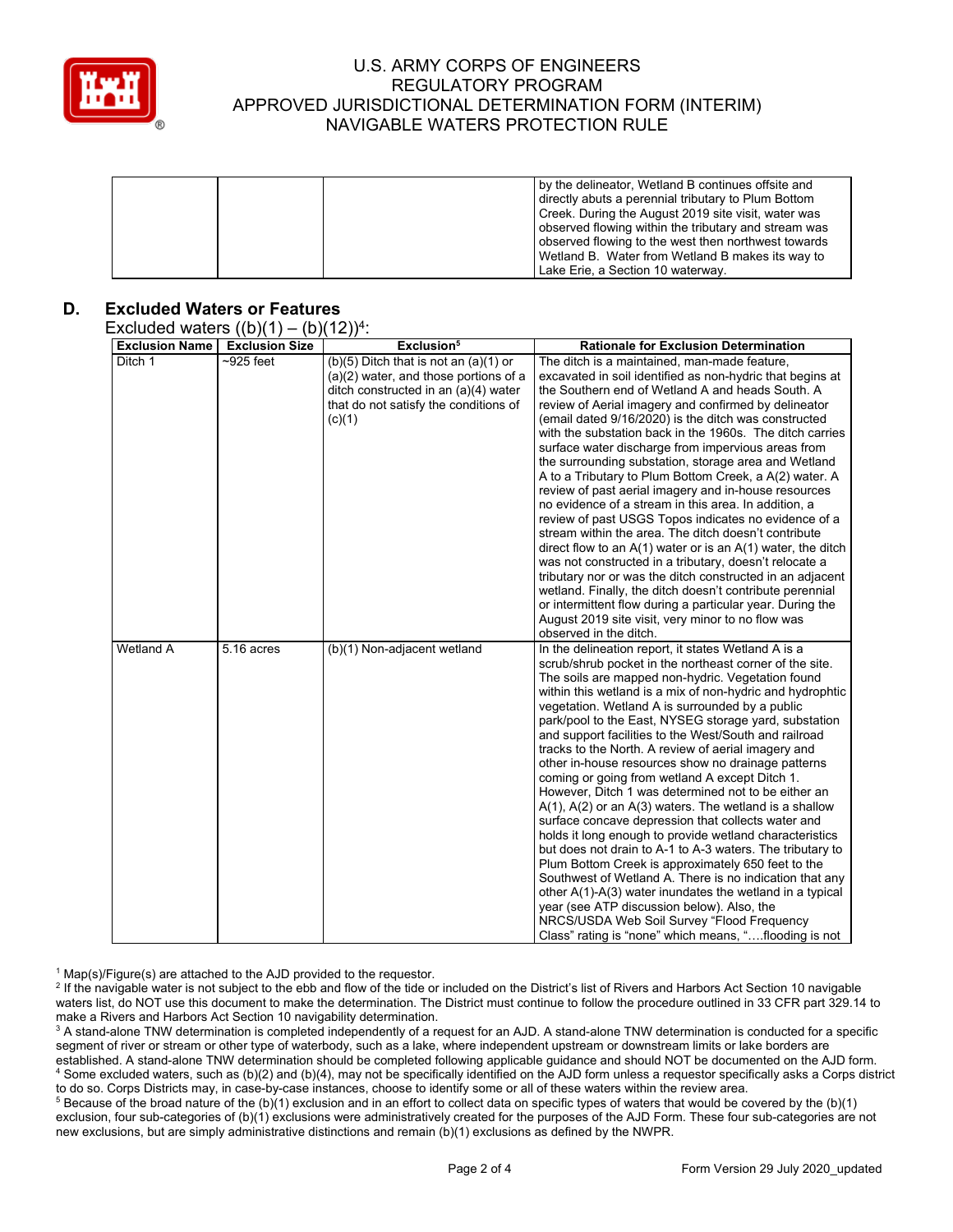

|  | probable. The chance of flooding is nearly 0 percent in<br>any year". All resources reviewed support the<br>determination that Wetland A doesn't directly abut an<br>$A(1)-A(3)$ waters, is not separated from an $A(1)-A(3)$<br>waters by a natural or man-made feature and is not<br>adjacent to an A(1)-A(3) waters. In addition, the<br>wetland does not meet a category of excluded waters<br>and features under paragraphs (b)(2) through (b)(12).<br>Finally, no water was observed flowing from Wetland A<br>to Ditch 1 during the August 2019 site visit. |
|--|--------------------------------------------------------------------------------------------------------------------------------------------------------------------------------------------------------------------------------------------------------------------------------------------------------------------------------------------------------------------------------------------------------------------------------------------------------------------------------------------------------------------------------------------------------------------|
|  |                                                                                                                                                                                                                                                                                                                                                                                                                                                                                                                                                                    |

## **III. SUPPORTING INFORMATION**

- **A. Select/enter all resources** that were used to aid in this determination and attach data/maps to this document and/or references/citations in the administrative record, as appropriate.
	- **\_\_X** Information submitted by, or on behalf of, the applicant/consultant: Wetland delineation conducted by LaBella Assocaites, was submitted on July 2019 with accurate, completed data sheets, photographs, NWI map, web soil survey with hydric soil ratings and other supporting information
		- **\_\_\_** Data sheets prepared by the Corps: *Title(s) and/or date(s).*
	- **\_\_X** Photographs: Aerial and Other: Global Earth, ESRI, Google Earth aerial review\*
	- **\_\_X** Corps Site visit(s) conducted on: August 2019
		- **\_\_\_** Previous Jurisdictional Determinations (AJDs or PJDs): None
		- **\_X\_** Antecedent Precipitation Tool: *provide detailed discussion in Section III.B.*
		- **\_X\_** USDA NRCS Soil Survey: USDA/NRCS Web Soil Survey Accessed October 7, 2020
		- **\_X\_** USFWS NWI maps: USFWS Wetland Mapper Accessed October 7, 2020
		- **\_X\_** USGS topographic maps: Lancaster Quad

#### **Other data sources used to aid in this determination:**

| Data Source (select)       | Name and/or date and other relevant information                                             |
|----------------------------|---------------------------------------------------------------------------------------------|
| <b>USGS Sources</b>        | $N/A$ .                                                                                     |
| <b>USDA Sources</b>        | $N/A$ .                                                                                     |
| <b>NOAA Sources</b>        | $N/A$ .                                                                                     |
| <b>USACE Sources</b>       | ORM Maps - Accessed October 7, 2020                                                         |
| State/Local/Tribal Sources | NYSDEC Freshwater Wetland Maps – no State regulated wetlands are within the vicinity of the |
|                            | delineated parcel - Accessed October 7, 2020                                                |
| <b>Other Sources</b>       | N/A.                                                                                        |

**B. Typical year assessment(s):** The APT pulls precipitation data from NOAA's Daily Global Historical Climatology Network. The APT evaluates normal precipitation conditions based on the three 30-day periods preceding the observation date. For each period, a weighted condition value is assigned by determining whether the 30-day precipitation total falls within, above, or below the 70th and 30th

 $1$  Map(s)/Figure(s) are attached to the AJD provided to the requestor.

<sup>&</sup>lt;sup>2</sup> If the navigable water is not subject to the ebb and flow of the tide or included on the District's list of Rivers and Harbors Act Section 10 navigable waters list, do NOT use this document to make the determination. The District must continue to follow the procedure outlined in 33 CFR part 329.14 to make a Rivers and Harbors Act Section 10 navigability determination.

<sup>&</sup>lt;sup>3</sup> A stand-alone TNW determination is completed independently of a request for an AJD. A stand-alone TNW determination is conducted for a specific segment of river or stream or other type of waterbody, such as a lake, where independent upstream or downstream limits or lake borders are established. A stand-alone TNW determination should be completed following applicable guidance and should NOT be documented on the AJD form. <sup>4</sup> Some excluded waters, such as (b)(2) and (b)(4), may not be specifically identified on the AJD form unless a requestor specifically asks a Corps district to do so. Corps Districts may, in case-by-case instances, choose to identify some or all of these waters within the review area.

 $5$  Because of the broad nature of the (b)(1) exclusion and in an effort to collect data on specific types of waters that would be covered by the (b)(1) exclusion, four sub-categories of (b)(1) exclusions were administratively created for the purposes of the AJD Form. These four sub-categories are not new exclusions, but are simply administrative distinctions and remain (b)(1) exclusions as defined by the NWPR.